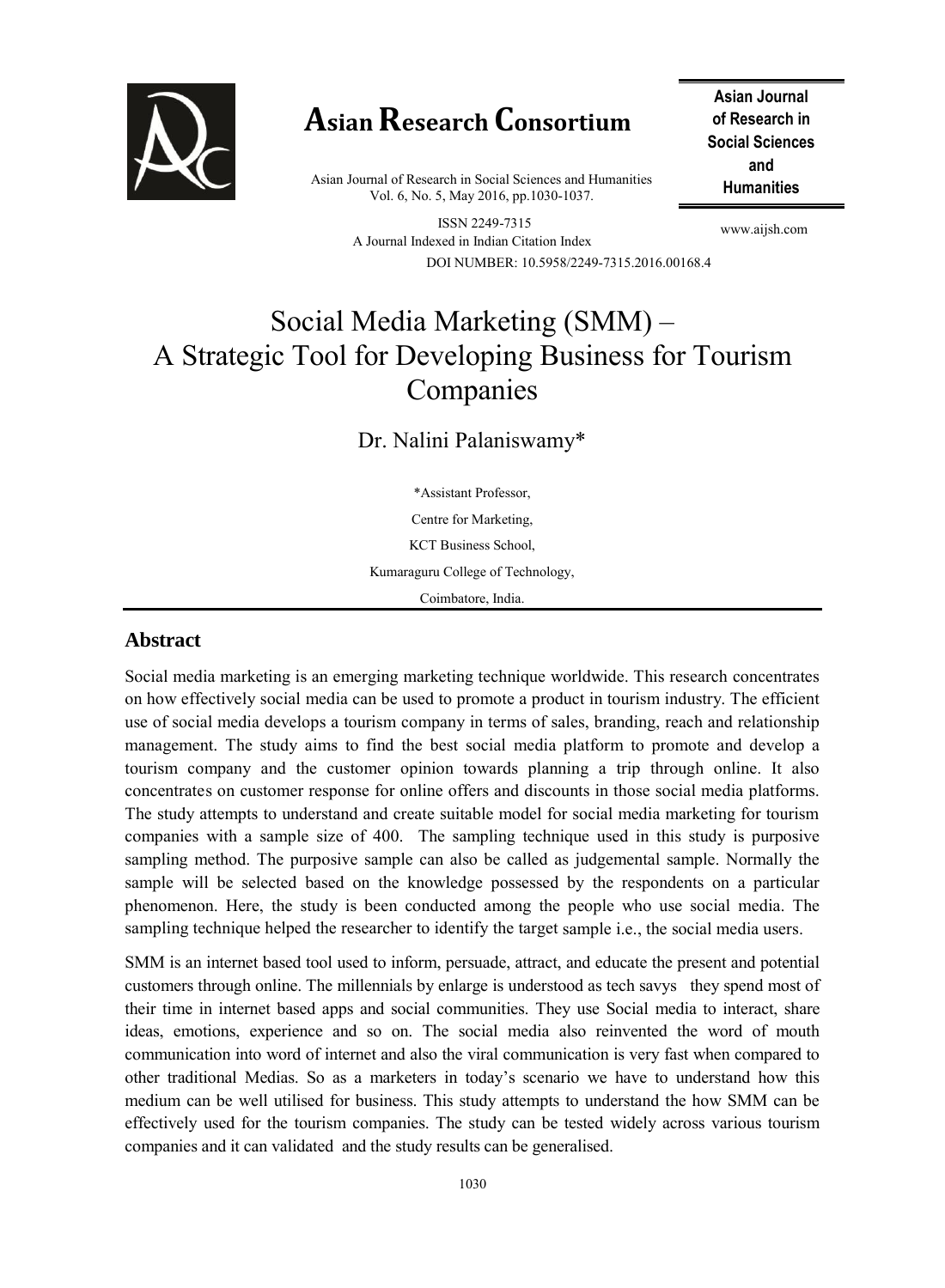\_\_\_\_\_\_\_\_\_\_\_\_\_\_\_\_\_\_\_\_\_\_\_\_\_\_\_\_\_\_\_\_\_\_\_\_\_\_\_\_\_\_\_\_\_\_\_\_\_\_\_\_\_\_\_\_\_\_\_\_\_\_\_\_\_\_\_\_\_\_\_\_\_\_\_\_\_\_\_\_\_

**Keywords**: Social Media Marketing, Tourism companies, Marketing, SMM.

### **Introduction**

Social media marketing is an emerging marketing technique worldwide. The efficient use of social media develops a tourism company in terms of sales, branding, reach and relationship management. The research concentrates on how effectively social media can be used to promote a product in tourism companies. The research paper portrays the best social media platform to promote and develop a tourism company and the customer opinion towards planning a trip through online. It also concentrates on customer response for online offers and discounts in those social media platforms. The social media plays an important role in spreading the information through social communities and SMM is a way of marketing products and services via online communities, Blogs, social networks and SEOs. Marketing a company's offerings and products through social media is widely called as social Media marketing(SMM).

## **Social Media Marketing in Tourism Companies**

Today's consumers are influenced very much by the social media. When the travellers plan a vacation they start surfing information via online instead of getting personal contacts with tourism companies. This is a great advantage for the tourism companies to invest more on developing social media sites and minimise the contact personnel for the companies. In comparison with the collected data it was found that the consumers are so much engaged in various social media sites like Facebook, Youtube, E-mails, Twitter, and Linkedin to gather, and share the information related to their travel destinations. The SMM in tourism companies is used in two ways, one to surf information about the tourism places and its features, two to share photos, videos and experiences to the social communities.

There are various benefits enjoyed by the travel companies because of this growing social media like many of the disadvantages of traditional medium is replaced by social media. The travel companies can target the different demographics individually. In addition to it, the SMM helps to study and understand individual consumer interest, behaviour pertaining to various psychological factors. Another great advantage of SMM is they ROI. The retur on investment is highly measureable and investment on product promotion can be controlled. SMM is not new anymore but the usage and tapping of potential market is the underlying challenge for the tourism companies.

India is been ranked third among fastest growing tourism sectors. India is also predicted to be the large medical tourism sector with estimated growth of 30 percent annually and also estimated to reach a good picture of 95 billion in 2017. Overall growth of the industry is predicated as 7.9% from 2014-2025\*

<sup>\*</sup> Indian tourism industry analysis report 2014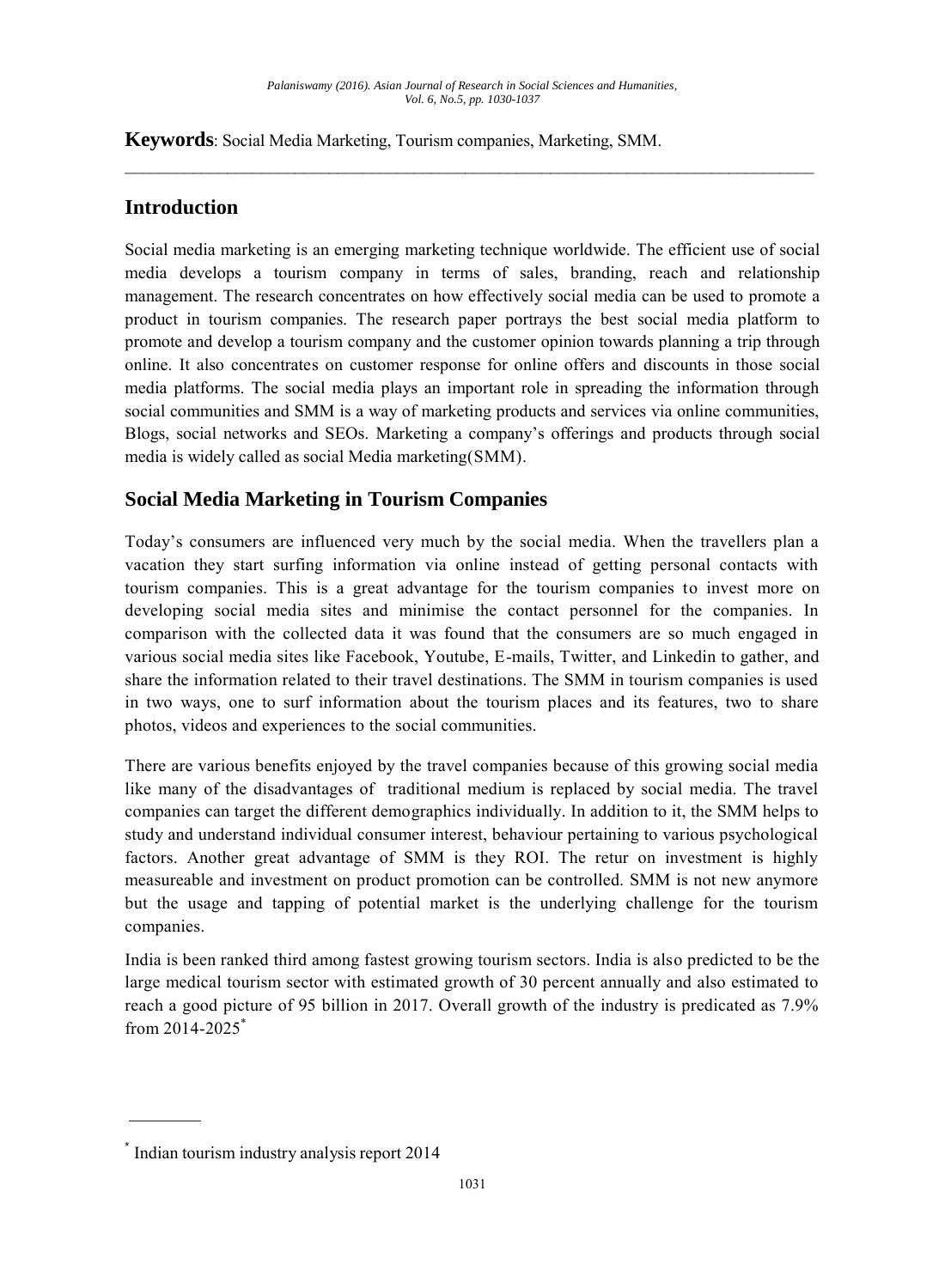### **Review of Literature**

The social media utilisation has remarkable improvements. The consumers are utilising social media for content sharing, blogs, social networking and wikis. The activities done in this different mediums are not same. There is a considerable difference between this mediums (Janh. Kietzmann 2011), Social media plays a vital role for travel related searches. The study results of Zheng Xiang (2010) showed how much the social medium constitute for search engines sites. The study provided a clear evidence for various challenges faced by tourism travellers and how social media helped them in their travel. The social media sites has enabled business to build closer relationship with their customers, as well expand the total customer base for the companies. Kevin J Trainoor etal. (2014), shows how usage of social media marketing can be customer centric and how usage of social media marketing can contribute for capacity building at firm level. The firm level objectives can be attained by applying a customer centric approach through various social media sites.

### **Objectives of the Study**

The study was carried out to understand the following objectives

- To examine the profile of social media users with reference to tourism companies
- To know the consumer preference in usage and selection of various social media sites
- To understand the relation between the various marketing strategies using social media sites and its impact on consumer decision making

### **Methodology**

The period of study was starting from January 2015 to June 2015. The study attempts to understand and create suitable marketing strategies via social media marketing for Tourism Companies with a sample size of 400. The sampling technique used in this study is purposive sampling method. The purposive sample can also be called as judgemental sample. Normally the sample will be selected based on the knowledge possessed by the respondents on a particular phenomenon. Here, the study is been conducted among the people who use social media. The sampling technique helped the researcher to identify the target sample the social media users.The sampling technique helped the researcher to identify the target sample i.e the social media users. The study data was validated and with the reliability of more than 7 it was tested using various analysis to support its hypothesis. The test used for the study includes ANOVA, Garett ranking and Correlation

### **Profile of the Respondents**

The table 1 portrays the profile of the respondents for the study. The majority of the respondents belongs to the age group of 20-30 who are also identified as internet/tech savvy because internet and social media has become part of their life style. Most of the social media and online users are males. The Professional degree holders seems to be highest in preferring social Medias and the private employees are preferring the online media than the other segments. The respondents using the social media and online sources earn more than 5 lakhs per annum.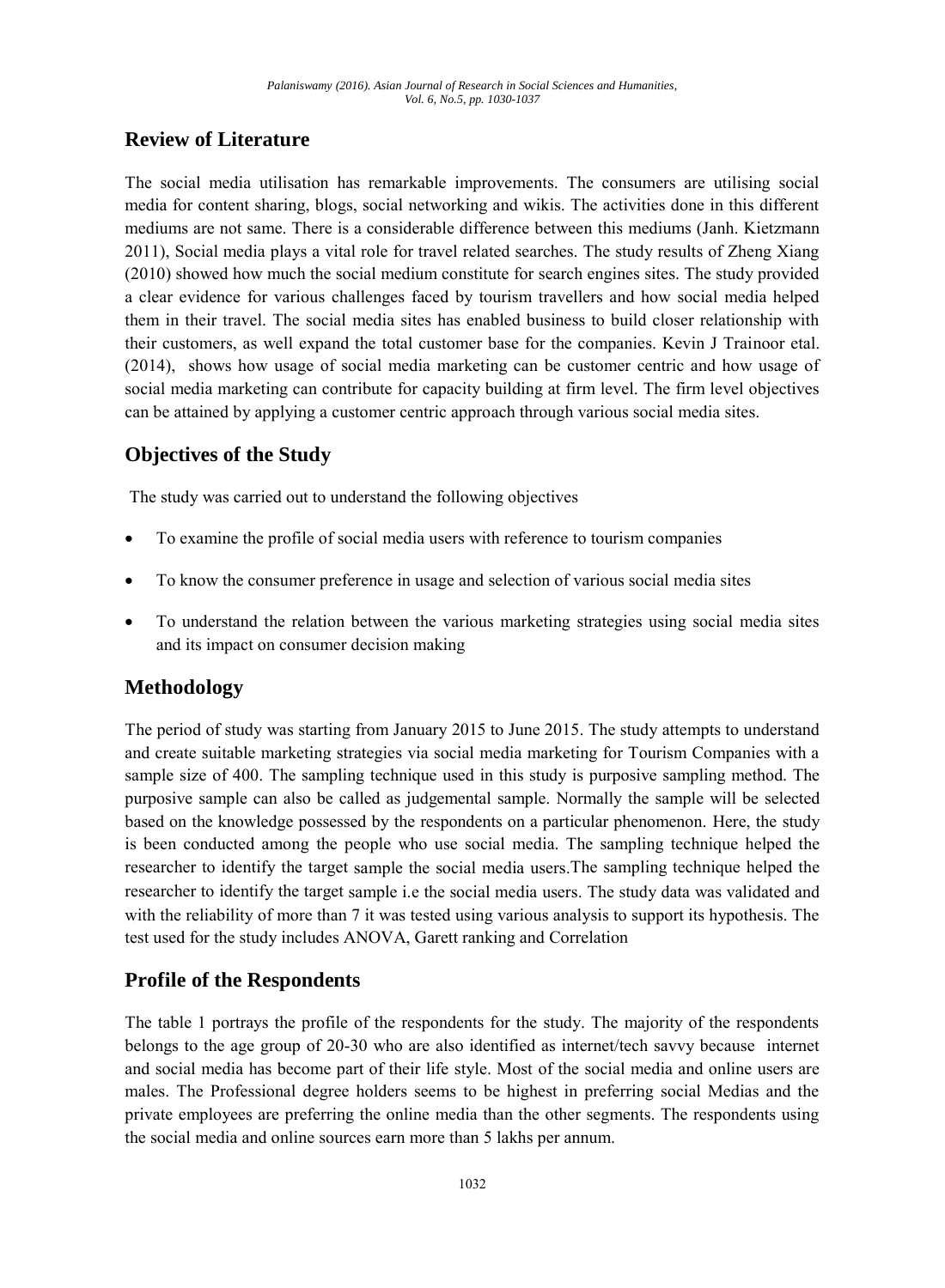### **Findings and Discussions**

The growing dual income families and raising income lead its way for development of tourism and travels. The lifestyle modification and growth of internet usage and social networking plays an important role in today's growth of this tertiary sector.

The study results give very interesting picture about the preference of the social media users in selecting their tours and travels. 43.3% of respondents are willing to go for adventure kind of tours every 6 months. Almost 55.6% of respondents has already gone for overseas trip using the social media and online apps. Out of the total respondents about 60% of respondents have already planned trip through online and they feel it to be the comfortable mode to plan and execute their travel in orderly fashion.

| Age              | Frequency        | Percentage |
|------------------|------------------|------------|
| $20 - 30$        | 198              | 49.5       |
| $30 - 40$        | 139              | 34.5       |
| $40 - 50$        | 54               | 13.5       |
| $50-60$          | 9                | 2.5        |
| Gender           | Frequency        | Percentage |
| Male             | 232              | 58         |
| Female           | 168              | 42         |
| <b>Education</b> | <b>Frequency</b> | Percentage |
| School level     | 8                | 2.0        |
| <b>UG</b>        | 56               | 14.1       |
| $\overline{PG}$  | 153              | 38.2       |
| Professional     | 183              | 45.7       |
| Occupation       | Frequency        | Percentage |
| Govt employee    | 66               | 16.5       |
| Private employee | 102              | 25.5       |
| Students         | 35               | 8.75       |
| Self employed    | 45               | 11.25      |
| <b>Business</b>  | 92               | 23.0       |
| Professional     | 60               | 15         |
| Income           | Frequency        | Percentage |
| Below 5 lac      | 125              | 31.2       |
| 5 lacs - 10 lacs | 107              | 26.7       |
| 10lacs - 15lacs  | 97               | 24.2       |
| Above 15lacs     | 71               | 17.9       |

### **Table: 1 Profile of the Respondents**

The respondents using the social media view different things according to their interests and usage. Out of 400 respondents 25% of respondents have seen offers and discounts in various pages which gives information of tours and travels, 22.5% of respondents view posts and videos, 20% of respondents have view banner ads and 16.3% of respondents view events and updates on various conferences, business meets, sports etc., It is understood that people see different things when they look for travel. Since the online forum is very comfortable medium for comparing the service providers the results show that 55.6% of respondents compare two companies before planning a trip and 42.5% of respondents highly prefer online offers & discounts.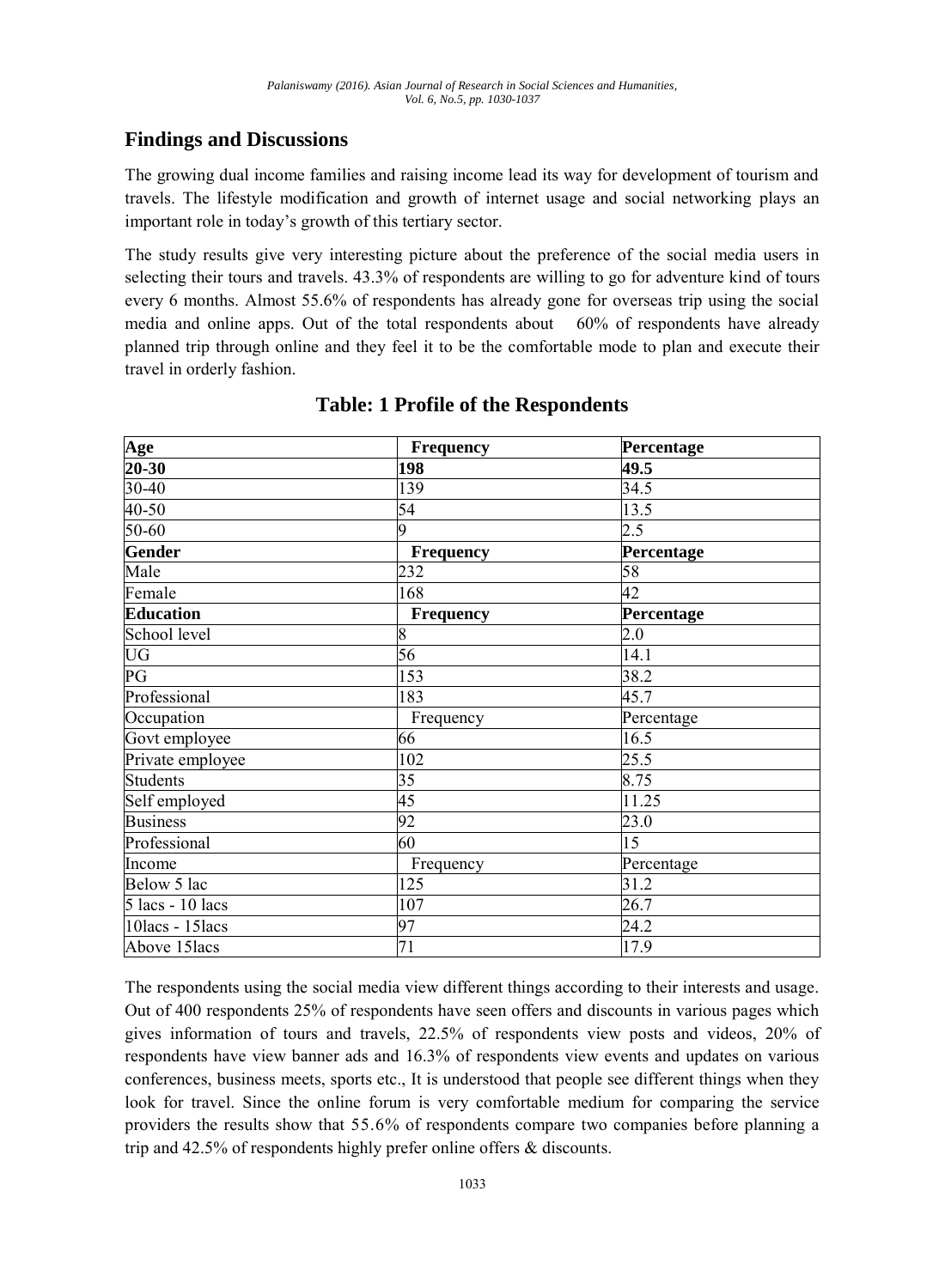Promotions , offers, travel packages are vital part of this service sectors, the results show that out of the total respondents studied 37% of respondents are impressed by Gift voucher,27.4 % of respondents are impressed by promotional offers, 21.8% of respondents are impressed by add ons. Hence the majority prefers Gift voucher. The respondents prefer promotion messages like photos  $\&$ videos are highly influential in attracting the new and exciting customers. There was a considerable difference between the customer's preference towards planning a trip through online and offline. The tourism companies should concentrate on farming different marketing strategies for online and offline companies.

### **The Ranking of Preference of Social Media Platforms as per Accessibility**

In general the social media is viewed as powerful medium in the current market space. In spite there is internal preference when SMM is listed.

# **Table No-2 -Table Showing the Ranks of the Respondent's Present Accessibility in various Social Media**

| S.no | Social Media Platform | <b>Total score</b> | <b>Mean score</b> | Rank |
|------|-----------------------|--------------------|-------------------|------|
|      | E-mail                | 9882               | 47.36             |      |
|      | Facebook              | 10345              | 55.24             |      |
|      | Youtube               | 9900               | 50.02             |      |
|      | Linked in             | 8896               | 39.45             |      |
|      | Twitter               | 9108               | 43.67             |      |

The social media in general classified in to various platforms. The study results has ranked the respondent's accessibility of various platforms the results shows that E-mail, Facebook and YouTube tops. The tourism companies should concentrate on the above items to promote their services at first level.

### **Preference of Social Media Platforms as per the respondent's Interest**

It was found that there is a considerable difference between the accessibility and usage of Social media the following ranks clearly picturizes the individual interest on using the social media

| Table No-3-Table showing the Interest of respondents in using the Social |
|--------------------------------------------------------------------------|
| Media                                                                    |

| S.no | Social media platform | <b>Total score</b> | <b>Mean score</b> | Rank |
|------|-----------------------|--------------------|-------------------|------|
|      | E-mail                | 9882               | 47.36             |      |
|      | Facebook              | 10345              | 55.24             |      |
|      | Youtube               | 9900               | 50.02             |      |
|      | Linked in             | 8896               | 39.45             |      |
|      | Twitter               | 9108               | 43.67             |      |

The table 3 shows the interest of the respondents of various social media platforms. We can see that the rank of preference of social media sites as per interest. Facebook ranks first, YouTube ranks second, E-mail ranks third, . It is very clear people like to see updates via Facebook than other Medias.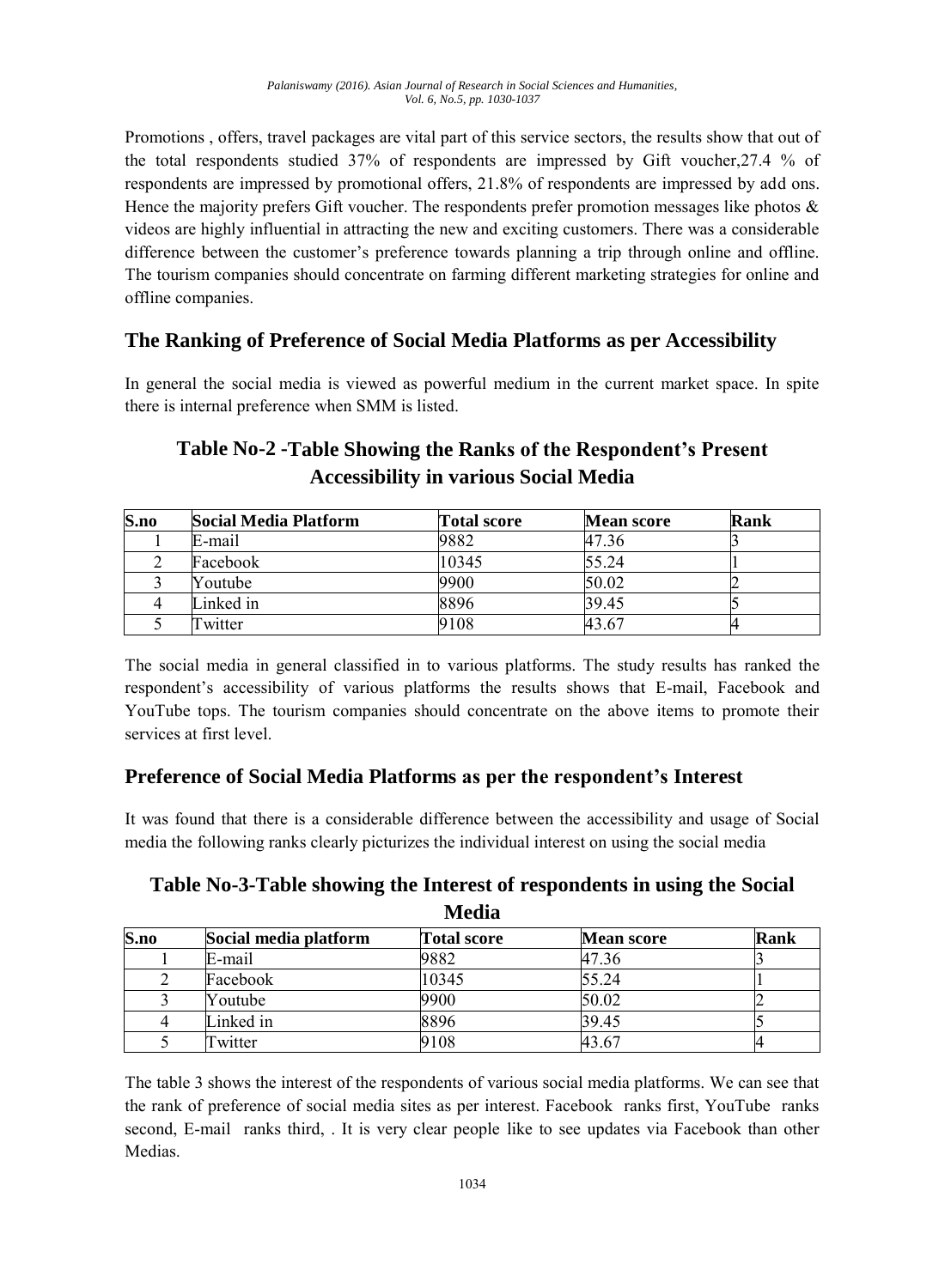## **Preference of Social Media Platforms for Networking**

| S.no | Social media platform | <b>Total score</b> | <b>Mean score</b> | Rank |
|------|-----------------------|--------------------|-------------------|------|
|      | E-mail                | 9882               | 47.36             |      |
|      | Facebook              | 10345              | 55.24             |      |
|      | Youtube               | 9900               | 50.02             |      |
|      | Linked in             | 8896               | 39.45             |      |
|      | Twitter               | 7108               | 43.67             |      |

### **Table 4- The Media usage as per the usage of Networking**

From the above table, we can see that the rank of usage of social media sites as per Better networking. Facebook ranks first, Youtube ranks second, E-mail ranks third, Twitter ranks fourth and linked in ranks fifth. Respondents prefer to network in order to understand about their travel and places they like to explore. This mediums can be prioritize when the tourism companies target on educating its potential customers.

### **Social Media Platforms in Information Dissemination**

The respondent's views on information dissemination in various social media websites are as follows

# **Table 5 -Table Showing the Social Media Platforms in Information Dissemination**

| S.no | Social media platform | <b>Total score</b> | <b>Mean score</b> | Rank |
|------|-----------------------|--------------------|-------------------|------|
|      | E-mail                | 9882               | 47.36             |      |
| 2    | Facebook              | 10345              | 55.24             |      |
|      | Youtube               | 9900               | 50.02             |      |
| 4    | Linked in             | 8896               | 39.45             |      |
|      | Twitter               | 9108               | 43.67             |      |

Table 5, picturize the information dissemination is very good in Facebook followed by you tube and e-mails. Twitter and Linked in ranks the last. The tourism companies can design the message in the top ranked media instead concentrating on the least ranked items.

### **Correlation**

The correlation test was used to measure the strength and direction of association between two variables namely customer who sees social media advertisements and customer's preference towards planning a trip through online. The pearson coefficient r, is 0.985 which is greater than 0.05. Hence there is a strong relationship between preference of respondents towards planning a trip through online and the advertisements that they see in social media. The pearson r, value is positive which shows that the one variable increases in value, the other value will also increase. Hence the customer who sees more social media advertisements will increase the customer's preference towards planning a trip through online.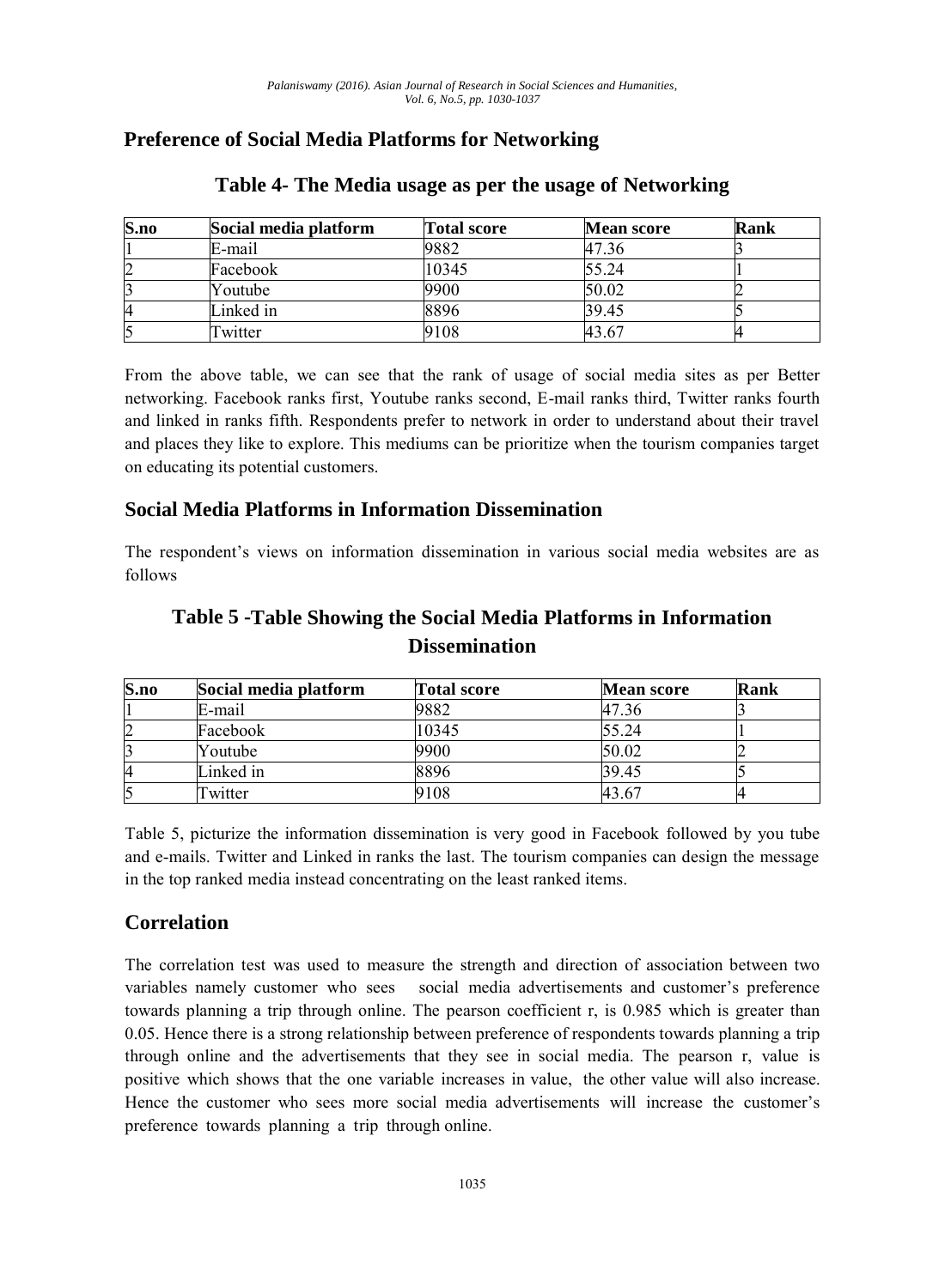Another correlation test was used to measure the strength and direction of association between two variables i.e., preference of online offers and discounts and respondents who is interested in planning a trip when they find a good offer From the above table, the pearson coefficient r, is 0.701 which is greater than 0.05. Hence there is a strong relationship between preference of online offers and discounts and respondents who is interested in planning a trip when they find a good offer. The pearson r, value is positive which shows that the one variable increases in value, the other value will also increase. Hence the customer who prefer offers  $\&$  discounts will plan a trip when they find a good offer.

### **Conclusion**

SMM is not a new concept but the tourism companies should take a new way to tap its existing potential. SMM is a very distinct way of promoting a company's information to its potential customers so utmost important is needed for promoting the information via this viral medium. The tourism companies started working on various tourism products perhaps there should an equal concentration on growing medium is important to tap their business. As per the statistics of social media users India is at top 5 and it is another attracting factors. Free internets and lower internet costs will penetrate the segments still wider in future years. Now it is the time for the companies to change, update and adopt to the new changing technologies.

### **Scope of further Study**

The study concentrates on one of the module of digital marketing i.e., social media marketing. In future the entire digital marketing can be studied. Social media marketing will help to study the Strategic planning in digital marketing arena.

### **Reference**

- Manfred Bruhn, Verena Schoenmueller, Daniela B. Schäfer, (2012) "Are social media replacing traditional media in terms of brand equity creation?", Management Research Review, Vol. 35 Iss: 9, pp.770 – 790
- Payam Hanafizadeh, Iran 2012 "Business impacts on social networking sites International Journal of Virtual Communities and Social Networking," Vol 4,issue 1, pp 46-60,
- Naresh s. Malhothra, Research Methodology" pearson publisher, second edition, pp no. 326–355.
- Raslinda Mohd Ghazali , Liping Cai (2014), Social Media Sites in Destination Image Formation, International Journal of Culture, Tourism and Hospitality Research, Vol. 4 Iss: 4, pp.299 – 310
- Richard D. Parker, (2011) the evolving dynamics of social media in tourism ", Journal of Hospitality and Tourism Technology, Vol. 3 Iss: 1, pp.60 – 76
- Richard hanna(2013), the power of social media ecosystem, International Journal of Culture, Tourism and Hospitality Research, Vol. 4 Iss: 4, pp.299 – 310